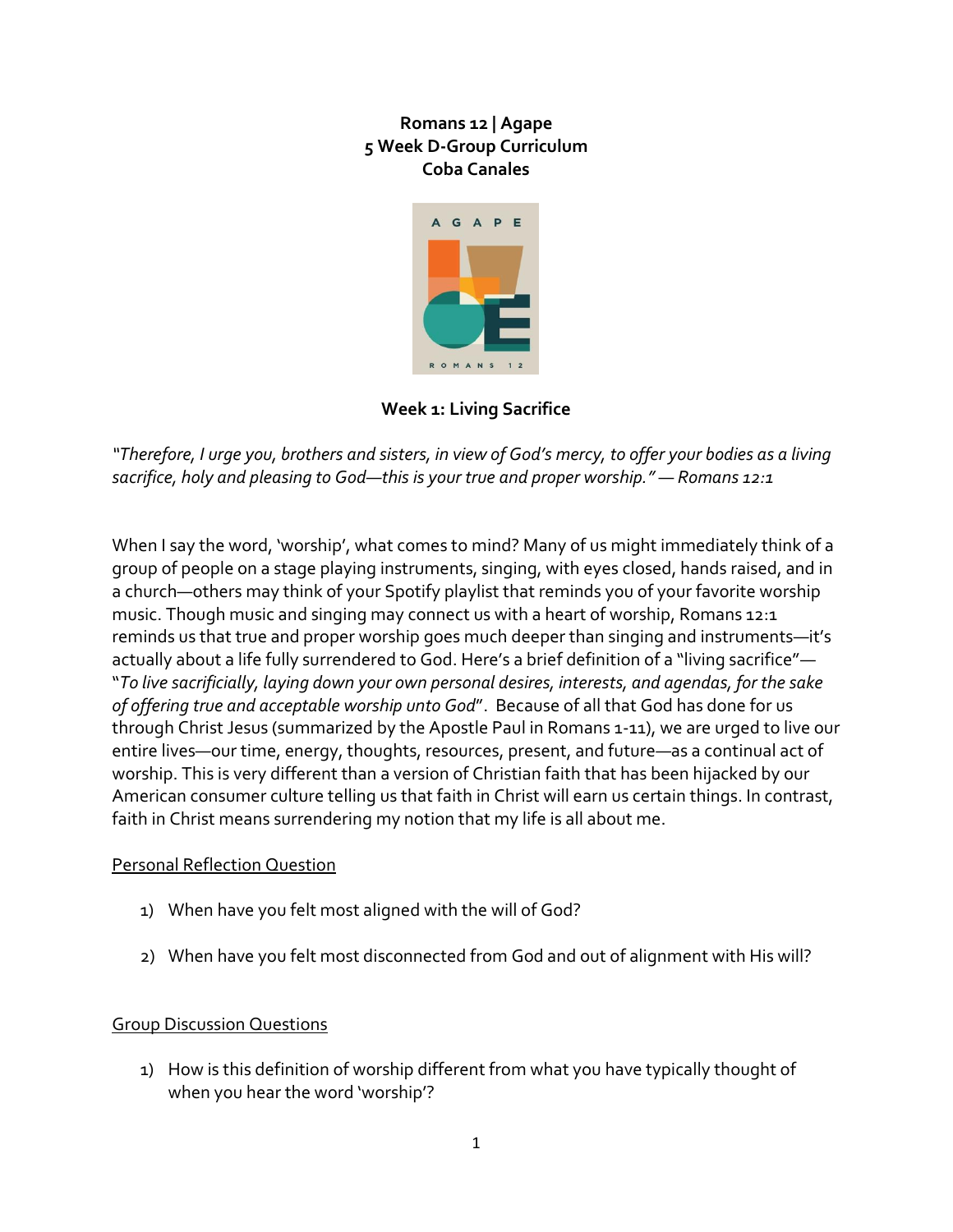- 2) How does the concept of a 'living sacrifice' differ from what some may think as the point of Christian faith? What other theologies exist that contrast Romans 12:1?
- 3) How is presenting yourself as a living sacrifice challenging to you in your daily Christian practice?
- 4) How has this Scripture verse challenged you to live as a living sacrifice?

## Spiritual Discipline

 This week consider a discipline such as fasting which trains you to go without something you would typically crave. Identify something that would be difficult to go without for a week—it would be even better if that item or habit is something that distracts you from the true presence of God.

#### Preparing for Next Week

For next week, be sure to read Romans 12:1-2 and come ready to discuss verse 2.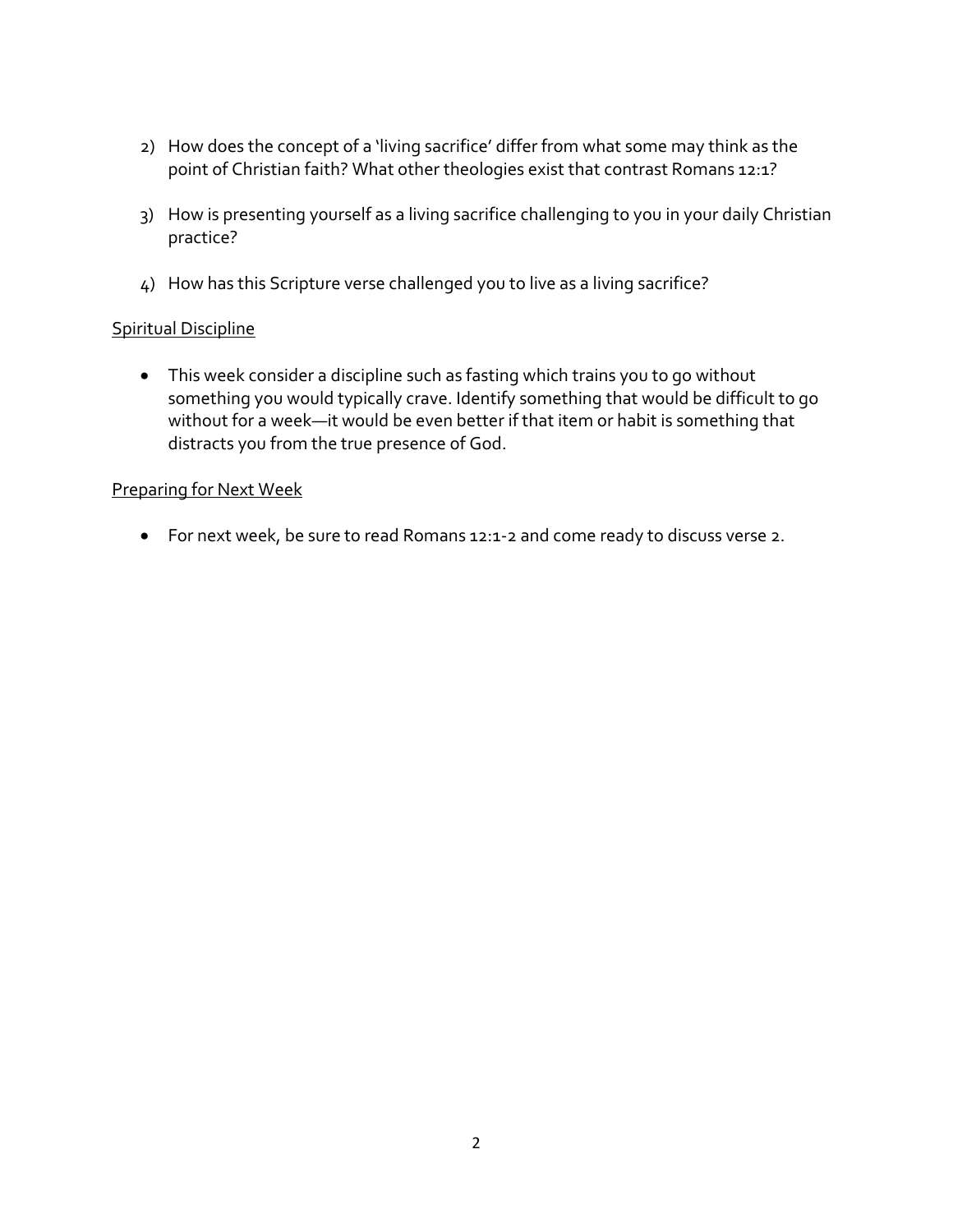

**Week 2: Set Apart**

*"Do not conform to the pattern of this world, but be transformed by the renewing of your mind. Then you will be able to test and approve what God's will is—his good, pleasing and perfect will."* — *Romans 12:2*

This summer I was working on a project in my backyard, a clubhouse for my kids. I gathered a bunch of scrap wood and purchased a few extra pieces of lumber and got started. As I got to building the railing I figured I'd measure the height, cut one piece, and then use that piece to be my template for the rest of the railing—about another 20 pieces. As I finished my last cut and started to install the pieces, I realized that I had cut all 21 pieces too short  $\odot$  My fault for measuring wrong and using the wrong template! Romans 12:2 tells us, "be careful what kind of template you're using for your life!" The world around us wants us to conform to all its patterns, values, beliefs, and habits while we are called to be trans-formed by the renewing of our minds (no-os= ways of thinking).

## Personal Reflection Question

1) Who is one person in your life that you've wanted to emulate and why?

## Group Discussion Questions

- 1) What does 'conforming to the pattern of this world' mean to you?
- 2) Can you think of ways that you have been tempted to conform to worldly patterns and ways of thinking, believing, feeling, speaking, and living?
- 3) How might you overcome the temptation to conform to cultural norms & expectations?
- 4) What kind of transformation are you praying and hoping for in your own spiritual life?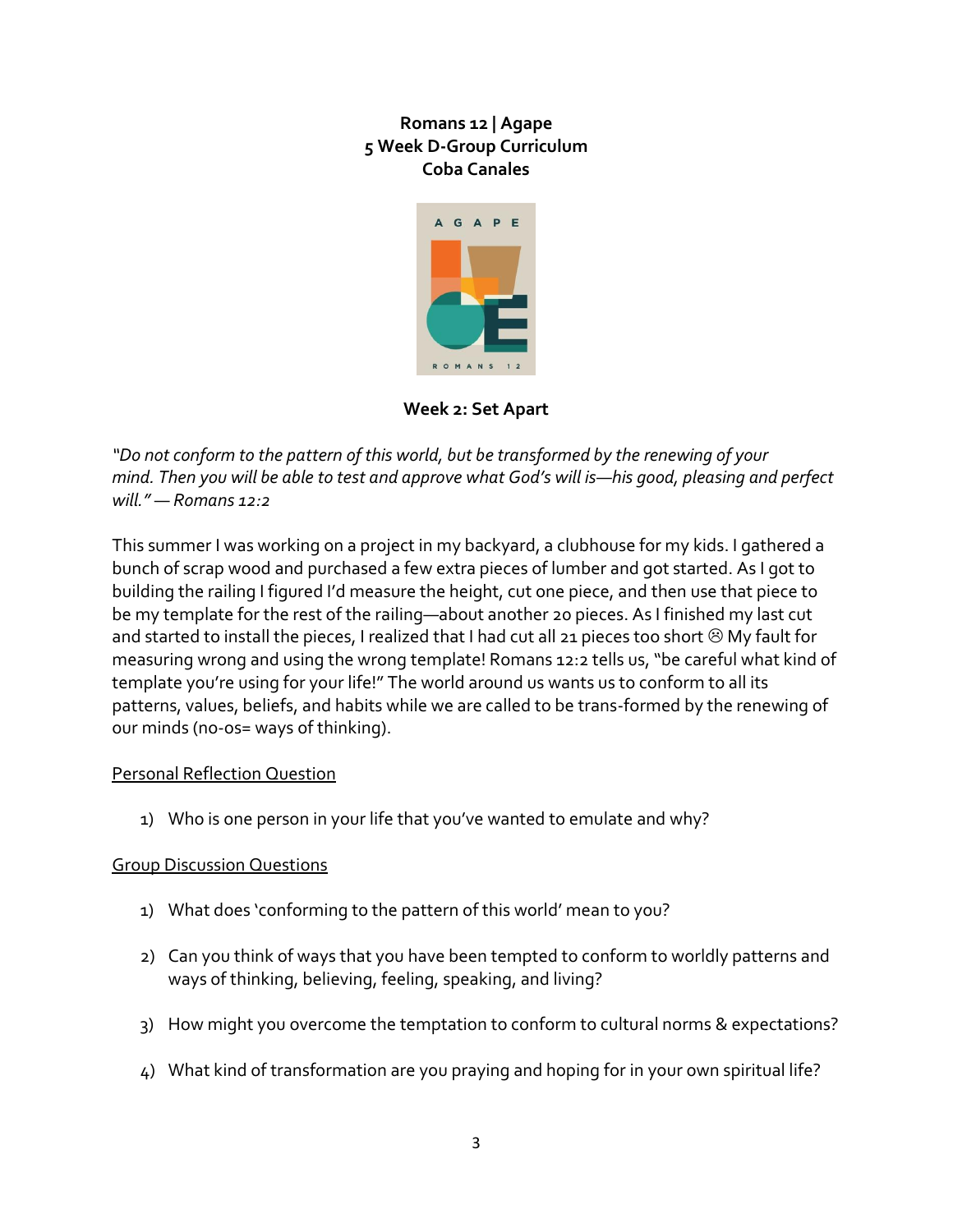5) How does non-conformity and spiritual transformation lead to knowing and approving God's perfect will?

## Spiritual Discipline

 Confession—Consider sharing a little more in-depth with one person a way in which your life has too easily conformed to the pattern of this world. Write (or speak) a short declarative statement about how you will resist conformity and practice countercultural living for the sake of the Gospel.

## Preparing for Next Week

Read Romans 12:3-8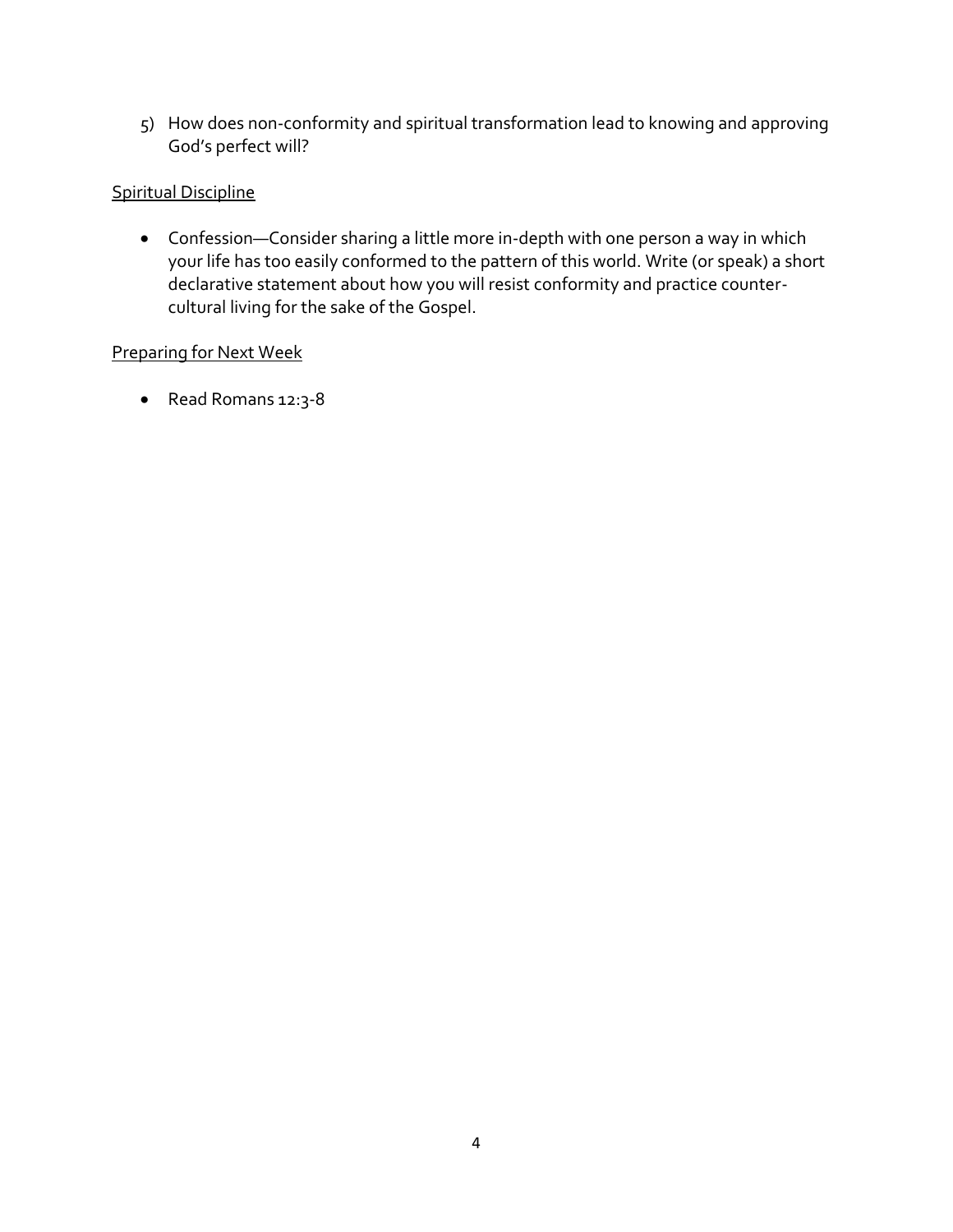

**Week 3: One Body**

*"For by the grace given me I say to every one of you: Do not think of yourself more highly than you ought, but rather think of yourself with sober judgment, in accordance with the faith God has distributed to each of you. <sup>4</sup> For just as each of us has one body with many members, and these members do not all have the same function, <sup>5</sup> so in Christ we, though many, form one body, and each member belongs to all the others. <sup>6</sup>We have different gifts, according to the grace given to each of us. If your gift is prophesying, then prophesy in accordance with your faith; <sup>7</sup> if it is serving, then serve; if it is teaching, then teach; <sup>8</sup> if it is to encourage, then give encouragement; if it is giving, then give generously; if it is to lead, do it diligently; if it is to show mercy, do it cheerfully."* — *Romans 12:3-8*

When my wife, Drea, and I were in high school we were part of the same youth ministry leadership team. It wasn't a big leadership team—there were about 4 or 5 of us. One of our friends was a ridiculously gifted singer and worship leader. Another one of our friends was an extremely talented dancer and led a dance-ministry for our youth. I would teach bible study on occasion and enjoyed leading announcements. One day, Drea said, "I don't think I belong on this team. I'm not a very good singer—I don't like public speaking very much—I'm not incredibly gifted at dancing…I'm not sure if I'm cut out for leadership!" Almost simultaneously we all began to list all the things she was particularly gifted at that we weren't—organization, administration, communication, recruitment, creative design—all gifts that without them our youth ministry would have been a disaster. She's now a successful entrepreneur, founder, and business owner of a Christian non-profit company. Thinking of ourselves with 'sober judgment' means not thinking higher or lower of ourselves than we ought to. It also helps us know how to put our God-given gifts into use within the context of a team, the body of Christ—as a significant member.

# Personal Reflection Question

1) Think of a time when you tried to do something on your own but you should have asked for help.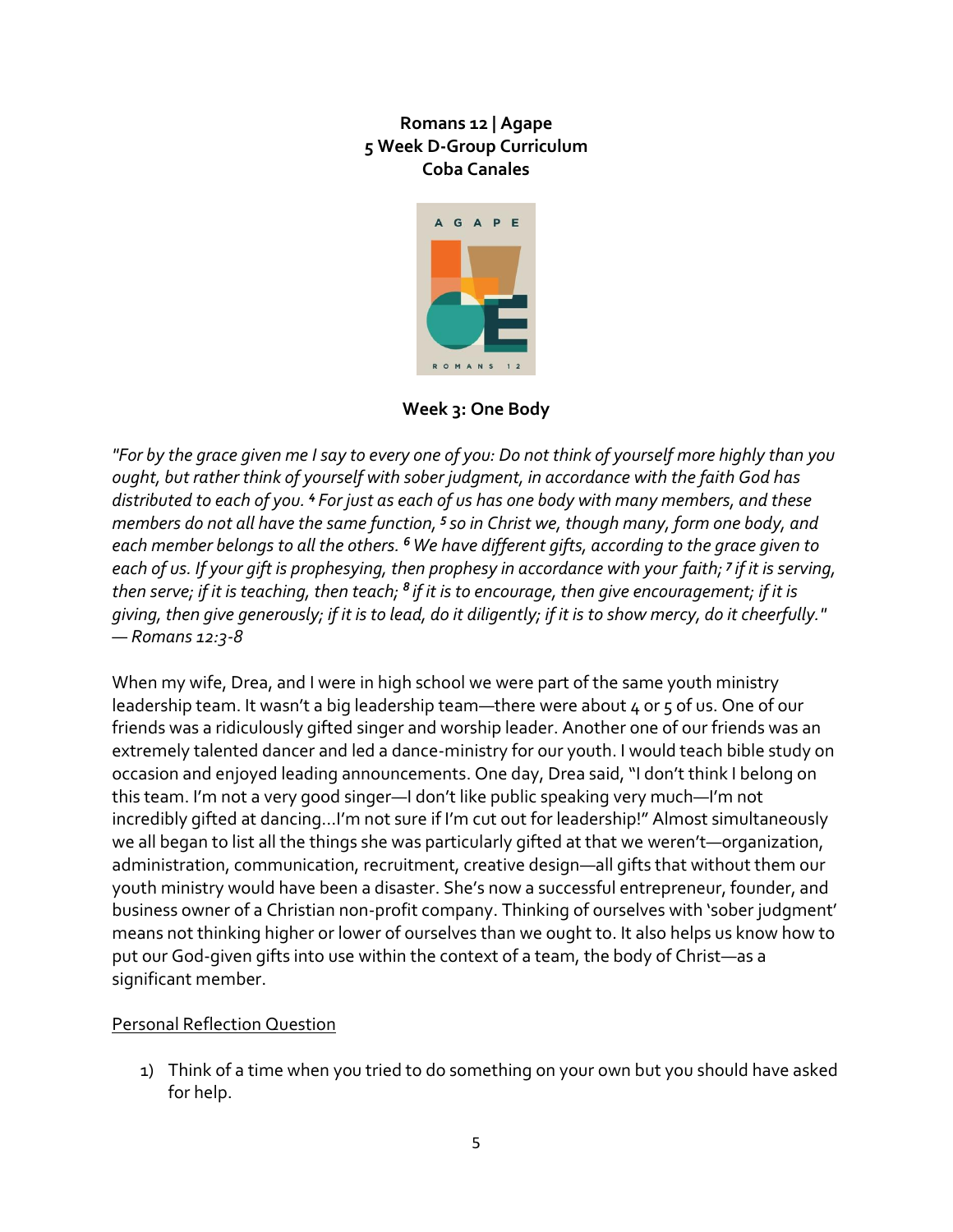## Group Discussion Questions

- 1) Other than heart, brain, and spine—what is the most important part of your body and why?
- 2) Can you think of a moment when your estimation of your value and gifts was lower than it should have been?
- 3) Can you think of a moment when your estimation of your value and gifts was higher than it should have been?
- 4) What gifts and talents has God given you, specifically? How can those be used in the Kingdom of God to bless others?
- 5) What is one way you can begin to call out (positively) the gifts and talents of those around you, starting today?

# Spiritual Discipline

- Consider completing a spiritual gifts inventory together as a group following is a free one: <https://giftstest.com/>
- After completing the survey and reading the definitions (and Scriptures) for each spiritual gift, how might your gifts be complimented by another person's gifts as part of the body of Christ?

## Preparing for Next Week

Read Romans 12:9-16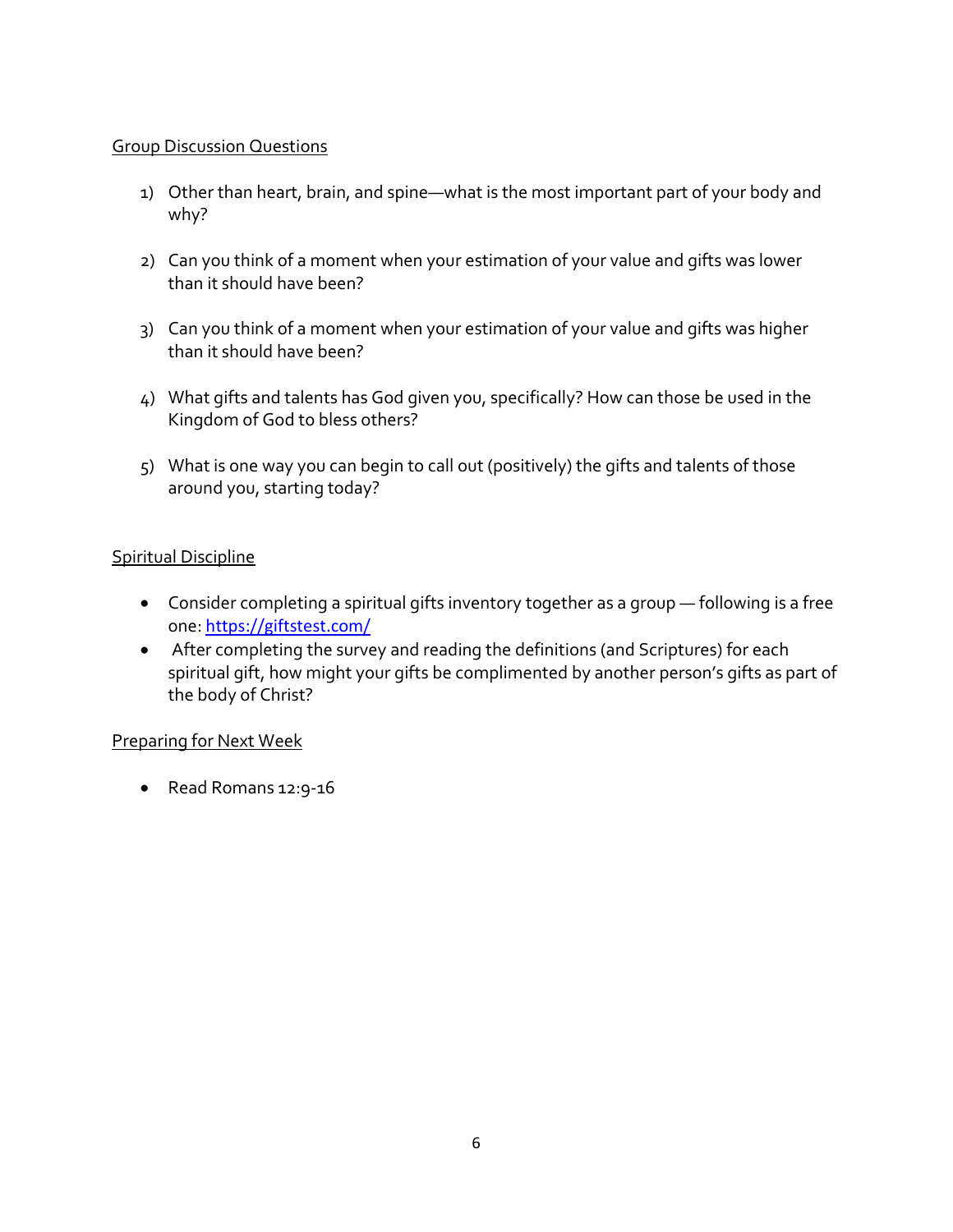

**Week 4: Agape**

*"Love must be sincere. Hate what is evil; cling to what is good. Be devoted to one another in love. Honor one another above yourselves. Never be lacking in zeal, but keep your spiritual fervor,serving the Lord. Be joyful in hope, patient in affliction, faithful in prayer. Share with the Lord's people who are in need. Practice hospitality.*

*Bless those who persecute you; bless and do not curse.Rejoice with those who rejoice; mourn with those who mourn. Live in harmony with one another. Do not be proud, but be willing to associate with people of low position. Do not be conceited."* — *Romans 12:9-16*

The word "love" used in Romans 12:9 is actually the Greek word "Agape" which refers to a kind of love that is self-sacrificial. Think of the love a mother has for her child, for instance. Mothers do everything they can to feed, nurture, provide for, protect, and raise up their children. They don't expect too much in return and they definitely aren't loving their children so they can get some kind of reward. The love most of us are familiar with in many relationships is reciprocal love. As long as our needs are being met then we're willing to stay in the relationship. However, the moment it seems that our efforts aren't being adequately reciprocated, we're tempted to go somewhere else and look for someone who could meet our needs the way we want them to. Paul is challenging the churches in Rome to learn to love with a deeper kind of love. It's the kind of love that would propel the only perfect human to be crucified on a cross so that hopeless strangers like us might have a chance to reconcile with our Creator. It's the kind of love that would lead us into friendships with people very different than us. It's the kind of love that would cause us to use our resources to care for those in need.

## Personal Reflection Question

1) Reading through this passage, what verse, phrase, or word seems to really speak to you?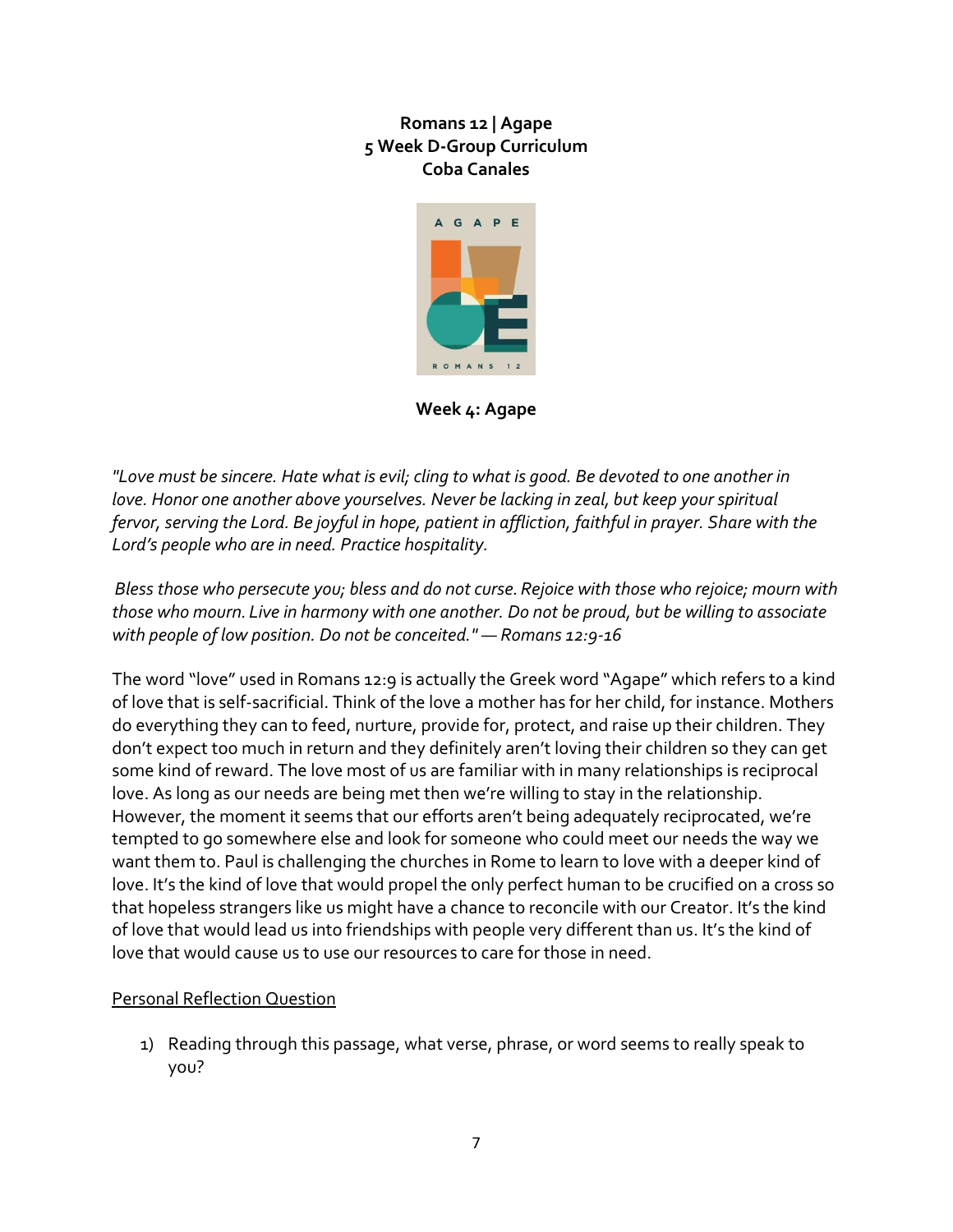#### Group Discussion Questions

- 1) What's the most sincere love (Agape) you've ever experienced?
- 2) Why is Christian hospitality so important in the life of the church and the body of Christ?
- 3) Read v. 14 again. Is that easy or difficult for you to do? Why or why not?
- 4) How can your social interactions be stretched to include more people who come from different lived experiences than you?

#### Spiritual Discipline

 Consider giving something away or buying a gift for someone. It could be as simple as a sandwich for someone who could use it. Pray about who you'd like to bless with a gift and pray that God would reveal to you what you should give away or buy.

#### Preparing for Next Week

Read Romans 12:17-21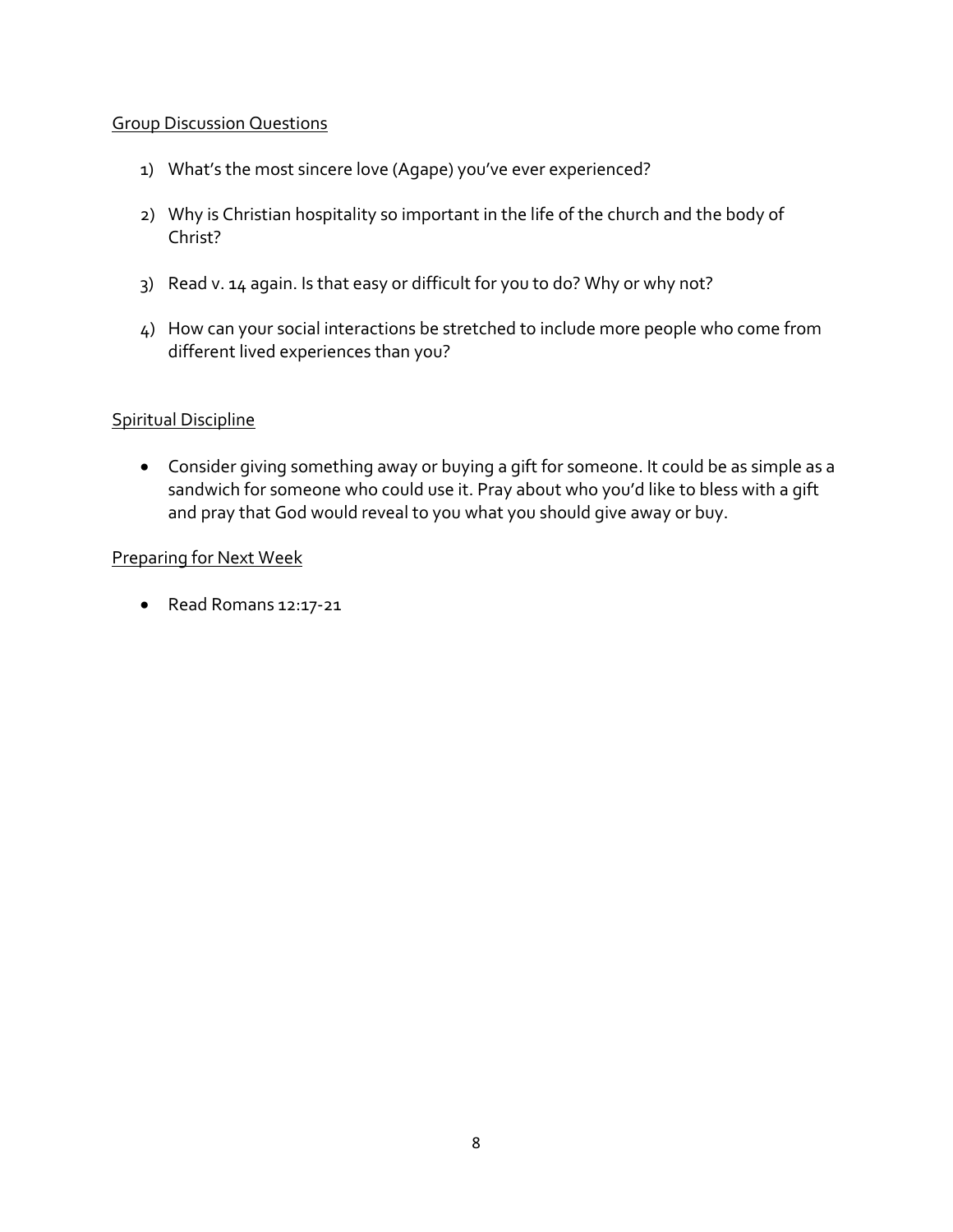

# **Week 5: Peaceful Living**

*"Do not repay anyone evil for evil. Be careful to do what is right in the eyes of everyone. If it is possible, as far as it depends on you, live at peace with everyone.Do not take revenge, my dear friends, but leave room for God's wrath, for it is written: "It is mine to avenge; I will repay," says the Lord.On the contrary:*

*'If your enemy is hungry, feed him; if he is thirsty, give him something to drink. In doing this, you will heap burning coals on his head.'*

*Do not be overcome by evil, but overcome evil with good."* — *Romans 12:17-21*

In the modern era, transcendent revolutionary leaders Mahatma Gandhi, Rev. Dr. Martin Luther King, Jr., and Nelson Mandela demonstrated the resolve to conquer hate through love. Gandhi said, "*an eye for an eye leaves the whole world blind*." Mandela said, "*Resentment is like drinking poison and then hoping it will kill your enemies*." Dr. King said, "*Darkness cannot drive out darkness; only light can do that. Hate cannot drive out hate; only love can do that."* All three of these leaders and the quotes attributed to them point back to this early Christian wisdom in Romans 12—live at peace with others and overcome evil with good. This is hard to do in a culture that says we need to 'fight fire with fire' and be sure that wrongdoers get what they deserve. This radical philosophy makes the call to Christian discipleship a narrow road and one that our human flesh and nature is perpetually at odds with. What will win out?

## Personal Reflection Question

## Group Discussion Questions

1) Which of the three quotes listed in the devotional reflection resonate with you & why?